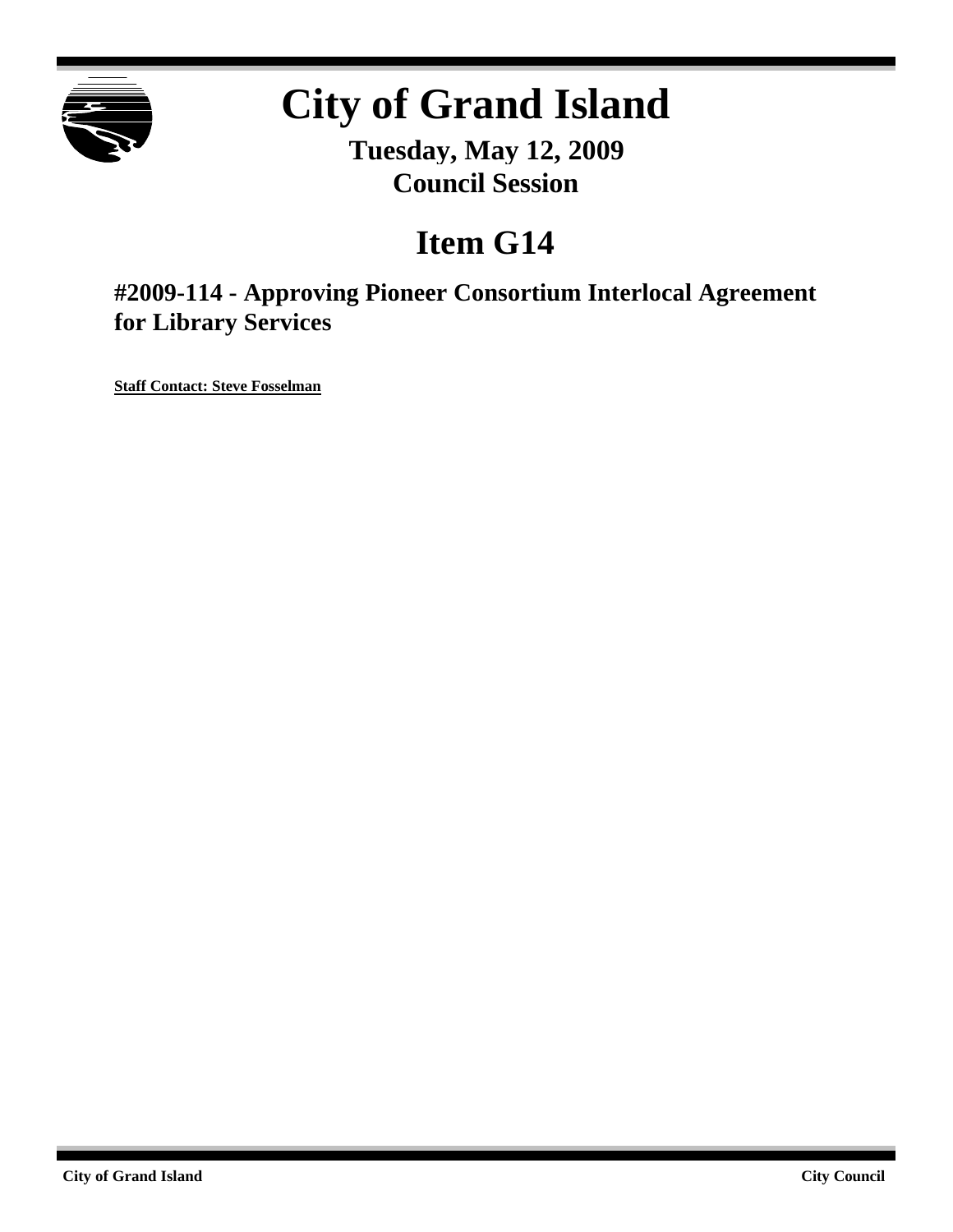## **Council Agenda Memo**

| From:           | Steve Fosselman, Library Director                                                |  |
|-----------------|----------------------------------------------------------------------------------|--|
| <b>Meeting:</b> | May 12, 2009                                                                     |  |
| Subject:        | Approving Pioneer Consortium Interlocal Agreement for<br><b>Library Services</b> |  |
| Item $#$ 's:    | $G-14$                                                                           |  |
| $Presenter(s):$ | Steve Fosselman, Library Director                                                |  |

## **Background**

Through previous City Council approval, the Grand Island Public Library has been contracting with SirsiDynix (formerly Dynix) since 1993 (along with several libraries statewide) on a variety of automation system needs, including installation of hardware and software to operate the automated circulation of items. Several significant upgrades to this system have also been approved by Council since 1993 in order to stay up-to-date with advanced technologies and user needs.

### **Discussion**

Another major upgrade to the SirsiDynix system is necessary in the near future and while the library is very pleased with SirsiDynix as a proprietary service, a statewide consortium is being developed to investigate the feasibility of migrating our systems to a new Open Source (freely distributed, non-proprietary open source code) library-system technology that could result in significant cost savings, added functionality and ease of operation through a centralized server location with Internet access at each participating library. To aid in the consortium's efforts, the public libraries in the following communities applied for and received \$100,000 in federal grant funds from the Nebraska Library Commission: Bellevue, Grand Island, Gretna, Holdrege, Lincoln, Omaha, and St. Paul.

With the adoption of this Interlocal Agreement in each of these communities, work can commence on a study to determine the best means, features, and start-up and on-going costs of such a centralized system as well as to expend grant funds for hardware and system support services to live-test such a system. During the Interlocal term ending April 30, 2010, our library's grant match share to participate in the Pioneer Consortium is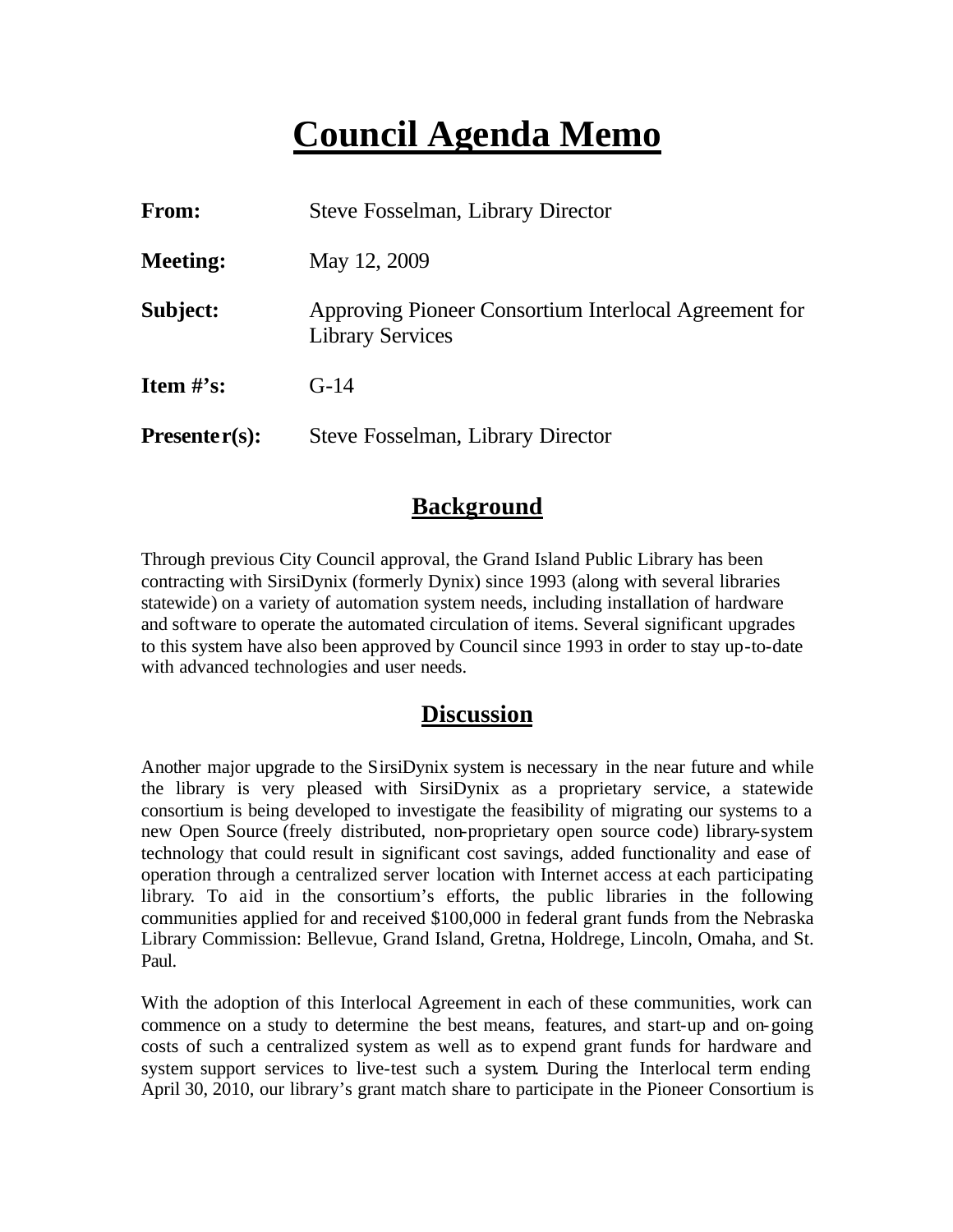\$1,666.50. This allows our library to determine the benefits of continued participation in the consortium and to fully migrate from SirsiDynix to the consortium system if it best enables us to provide library services efficiently and effectively.

Future years' cost estimates will be determined during the grant period and this information will be analyzed in determining future consortium involvement. As a frame of reference, upgrading to the latest version of SirsiDynix will range from \$38,000 (library-hosted) to \$62,000 (Sirsi-Dynix hosted). Separately, this year's maintenance fee for SirsiDynix is \$23,000.

An added benefit to participating in this consortium is the ability to collaborate with others on a model of service that if successful will bring in even more participants and bring down costs even more than if shared among seven libraries.

## **Alternatives**

It appears that the Council has the following alternatives concerning the issue at hand. The Council may:

- 1. Move to approve
- 2. Refer the issue to a Committee
- 3. Postpone the issue to future date
- 4. Take no action on the issue

## **Recommendation**

City Administration recommends that the Council approve the Pioneer Consortium Interlocal Agreement.

## **Sample Motion**

Move to approve the Pioneer Consortium Interlocal Agreement.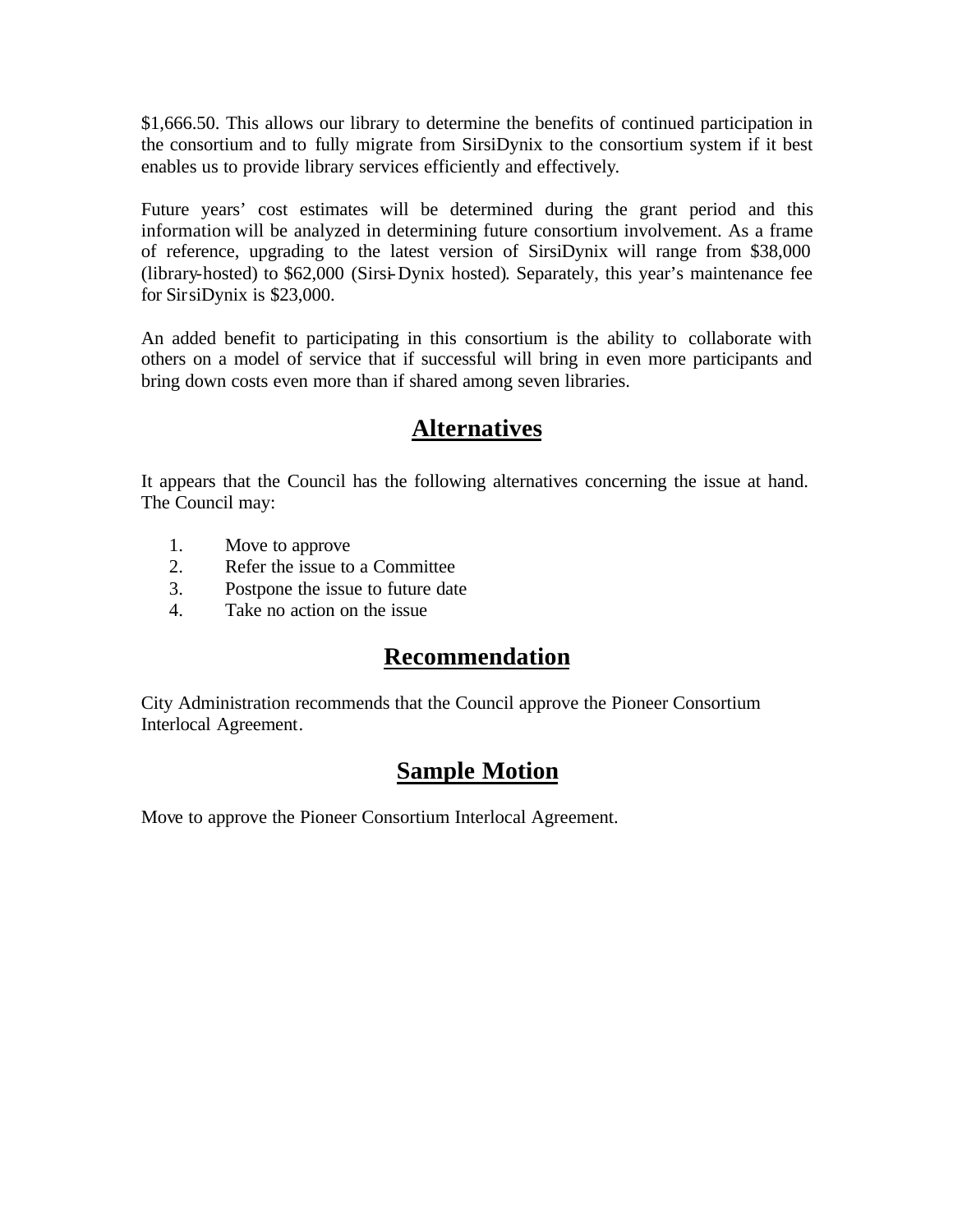#### **PIONEER CONSORTIUM**

#### **INTERLOCAL AGREEMENT**

This agreement ("Agreement") is made and entered into by and between the City of Bellevue, Nebraska, City of Grand Island, Nebraska, City of Gretna, Nebraska, City of Holdrege, Nebraska, City of Lincoln, Nebraska, City of Omaha, Nebraska and the City of St. Paul, Nebraska and their respective library boards, pursuant to authority provided in the Nebraska Interlocal Cooperation Act (Neb. Rev. Stat. Sec. 13-801, et seq.), without creating a separate joint entity, each party hereto maintaining its own employees and budgets in carrying out the terms of this Agreement, and whenever possible, this Agreement shall be construed in conformity therewith.

#### **1.0 PIONEER CONSORTIUM ESTABLISHMENT AND GOALS:**

1.1 Pioneer Consortium is a consortium of publicly funded libraries ("Member Libraries," singularly "member library") in the State of Nebraska. Its mission is to enrich the collections, share the resources, enhance the services and strengthen support for its Member Libraries. The mission is achieved through supporting an open source unified catalog of library resources, an efficient materials request and delivery system, and other activities that enable its Member Libraries to provide library services efficiently and effectively.

1.2 Startup funds for the Pioneer Consortium project have been provided by a \$100,000.00 grant award from the Nebraska Library Commission. In addition, Member Libraries agree to contribute grant matching funds totaling \$13,333.00 for data processing expenses.

1.3 Each member library's goal shall be to maintain and enhance a strong working relationship with Member Libraries. All Member Libraries shall subscribe to the goals and primary functions of the Pioneer Consortium as noted below.

1.4 The Pioneer Consortium is based on open source integrated library software and computer equipment located at each member library and a central site, and linked via the Internet, which in turn constitutes the automated union catalog system.

1.5 The functions of the Pioneer Consortium are listed below, not necessarily in priority order of importance:

- a. To provide access to the union catalog of the Member Libraries;
- b. To allow patrons to request needed materials from the collections of Member Libraries;
- c. To enhance cooperative electronic and physical document delivery of materials held by Member Libraries;
- d. To provide access to electronic databases other than the union catalog to Member Libraries and their patrons; and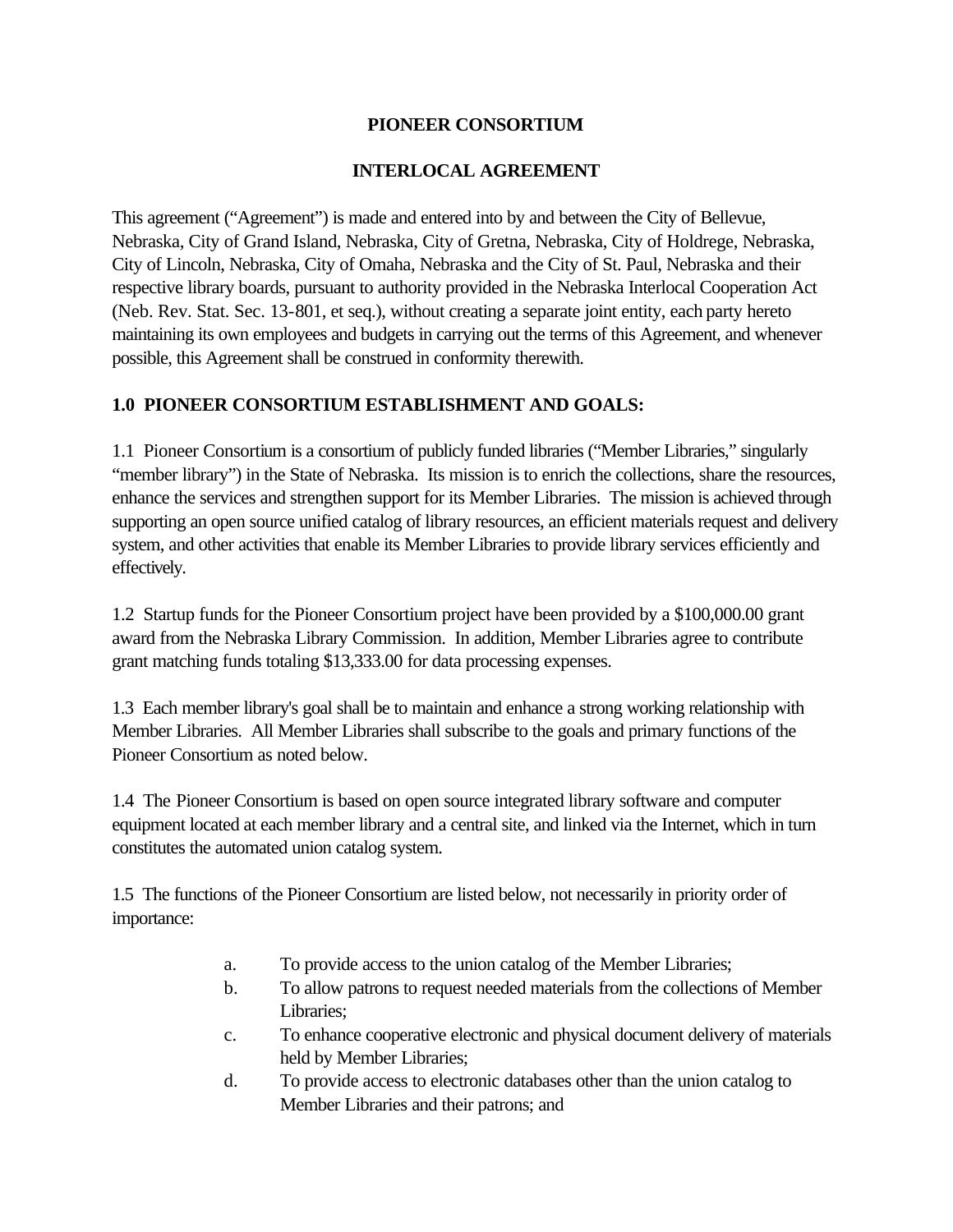e. To support cooperative collection development activities by Member Libraries.

1.6 The term of this Agreement shall continue through April 30, 2010, and be subject to renewal every year so long as at least two (2) parties desire to renew this Agreement.

#### **2.0 THE PIONEER COUNCIL AND GOVERNANCE STRUCTURE:**

2.1 The Pioneer Consortium is to be governed by a governing board comprised of the library directors from each member library. That board, called the Pioneer Council, shall have the responsibility to cooperate to determine the most efficient and effective methods, materials, contractual relationships and member fees for the benefit of all Member Libraries and cities.

2.2 The Pioneer Council will elect a President. The term of service and obligations of office shall be published in the Pioneer Bylaws.

2.3 Each member library shall have one vote on the Pioneer Council.

2.4 The Pioneer Council shall develop and maintain bylaws governing the Pioneer Consortium's activities and services.

2.5 The Pioneer Council shall approve the Pioneer Consortium's budgets, expenditure plans, and member fees and charges for ongoing expenses beyond the grant project period.

2.6 The Pioneer Council shall set policies for the Pioneer Consortium and its business and contractual relationship with Member Libraries and with any third party vendors.

2.7 The Pioneer Council shall determine expenditures for and repository of Pioneer Consortium central system hardware and software during the grant period. Equipment acquired with grant funds must continue to be used for project purposes for at least five years, or the life of the equipment. Future expenditures for hardware, software and maintenance of the databases shall be determined by the Pioneer Council.

2.8 Any member library leaving the Pioneer Consortium shall forfeit any interest it may have in the property owned by the Pioneer Consortium to the remaining Member Libraries. Except as otherwise provided in this Agreement, in the event all Member Libraries shall agree to disband the Pioneer Consortium, any property owned by the Pioneer Consortium shall be distributed on a pro-rata basis to be figured as a proportion of the number of materials held in each member library compared to the overall total number of materials held by the consortium.

2.9 The Pioneer Council shall determine the reliable central site connectivity for Pioneer Consortium-related telecommunication traffic to and from the central system to each member library, sufficient for access to the union catalog and other databases per Section 1.5.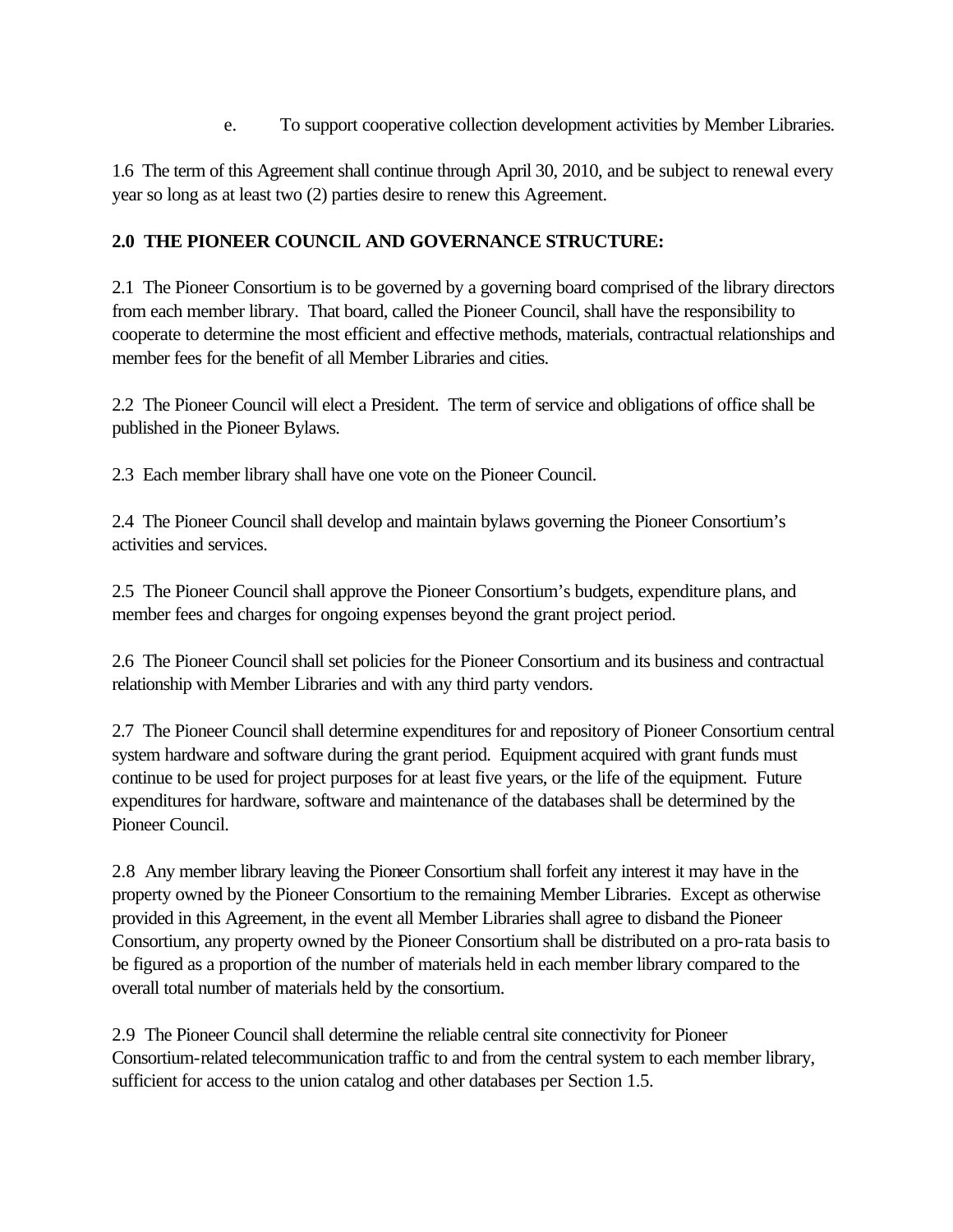2.10 The Pioneer Council shall determine a repository for purposes of operating and maintaining a union catalog of the collections of the Member Libraries that are accessible. The individual Member Libraries shall pay for the support and coordination of locally generated data or activities. Neither the member library nor the Pioneer Council shall obligate a member library to pay additional expenses without the member library's prior approval.

2.11 The Pioneer Council shall determine the best means of insuring central site hardware, software and system against loss by fire and other means. Any settlement paid to cover the loss of items jointly owned by the Pioneer Consortium shall be used to replace Consortium property only.

2.12 The Pioneer Council shall create a Technical Advisory Council, consisting of staff designated by each member library, which shall advise the Pioneer Council on technical management issues.

2.13 The Pioneer Council may establish other advisory groups or committees as needed.

#### **3.0 OMAHA PUBLIC LIBRARY AND LINCOLN CITY LIBRARIES DUTIES:**

3.1 The Omaha Public Library shall serve as the contracting and business agent for the Pioneer Consortium and shall provide administrative support for the Pioneer Consortium as follows.

3.2 Budget and accounting activities for the Pioneer Consortium shall be maintained by the Omaha Public Library.

3.3 The staff of the Omaha Public Library shall provide the Pioneer Council with all necessary management information including but not limited to financial reports.

3.4 The Lincoln City Libraries shall draft an annual report subject to the approval of the Pioneer Council.

3.5 The Lincoln City Libraries shall be the official repository for the Pioneer Consortium documentation, correspondence, and other business records.

#### **4.0 MEMBER LIBRARIES DUTIES:**

4.1 Each member library shall pay grant matching funds in accordance with Section 1.2 as follows:

| Omaha Public Library               | \$4,000.00 |
|------------------------------------|------------|
| <b>Lincoln City Libraries</b>      | \$4,000.00 |
| <b>Grand Island Public Library</b> | \$1,666.50 |
| <b>Bellevue Public Library</b>     | \$1,666.50 |
| Holdrege Area Public Library       | \$1,000.00 |
| Gretna Public Library              | \$500.00   |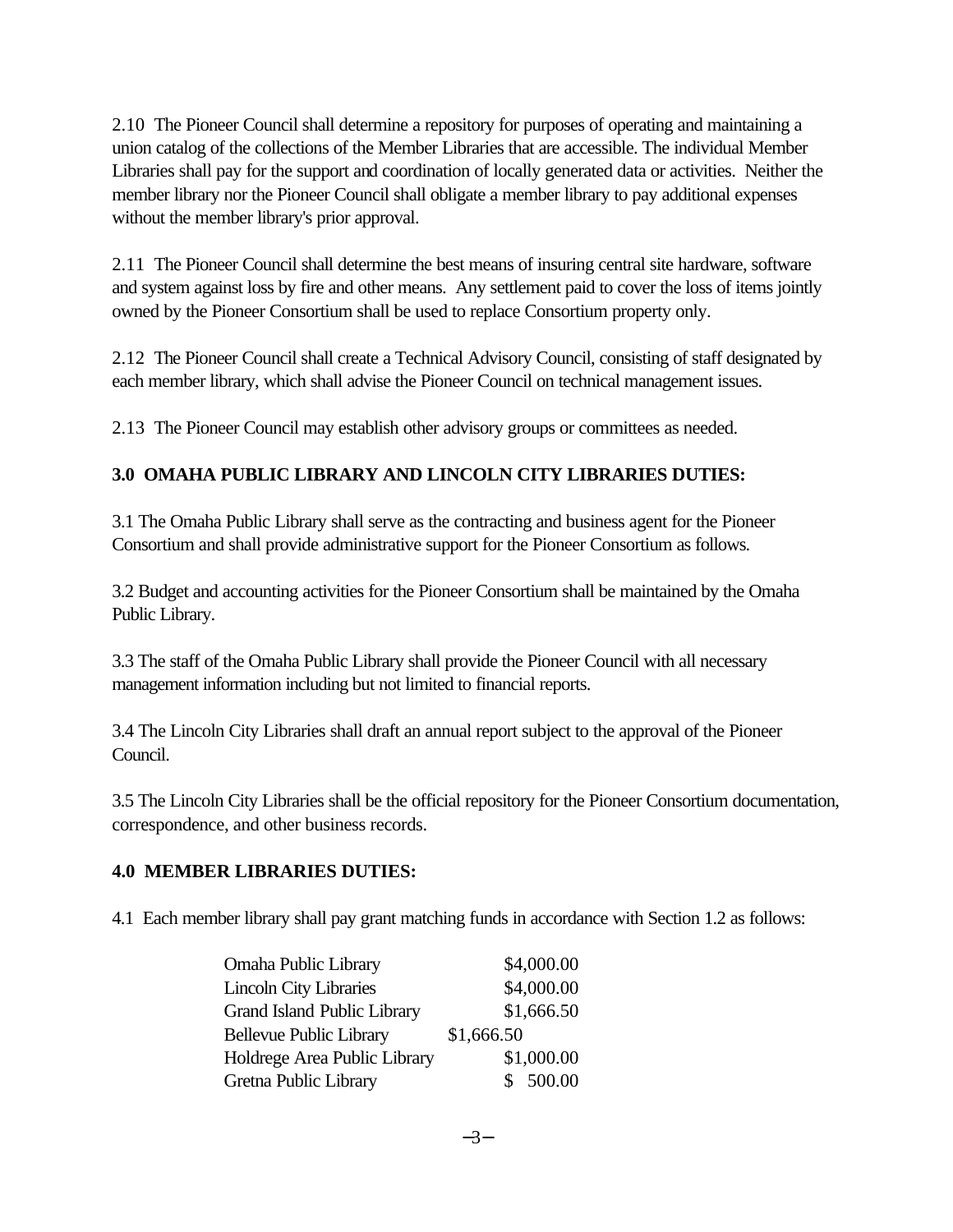Saint Paul Public Library \$ 500.00

4.2 Each member library shall be responsible for purchasing and maintaining its own local system hardware and software.

4.3 Each member library shall provide, at its expense, all costs to link and ensure reliable access from the member library's local system to the Pioneer Consortium central system.

4.4 An annual membership fee will be due each fiscal year after the initial grant contributions according to Sections 1.2 and 4.1. The payment amount for the coming fiscal year shall be determined by the Pioneer Council by March 31st of each year.

4.5 Member Libraries whose initial participation in the Pioneer Consortium was not funded by the original grant shall pay the Pioneer Consortium a pro-rata amount. The payment amount shall be determined by the Pioneer Council.

4.6 The ongoing expenses associated with the delivery of services by the Pioneer Consortium shall be assessed to each member library quarterly based on a pro-rata amount for software maintenance, supplies and equipment reserve costs. The pro-rata costs for annual software maintenance charges will be figured as a proportion of the number of materials held in each member library compared to the overall total number of materials held by the consortium. The payment amount for the coming fiscal year shall be determined by the Pioneer Council by March 31st of each year or more frequently as necessary in re-assessing costs upon approval of additional members as specified in Section 7.1.

4.7 Each member library shall provide to the Pioneer Consortium automation third party vendor a copy of its bibliographic, authority and holdings databases for loading into the central system. Each member library shall be responsible for all expenses associated with the profiling and migration of its database.

4.8 Each member library shall provide to Pioneer Consortium additional records added to the above mentioned databases using mutually acceptable catalog rules and procedures.

4.9 Each member library shall participate in central system interlibrary loan circulation according to each member library's respective current circulation policy. Provision of the widest possible Interlibrary Loan circulation of materials under these policies shall be a goal of the Pioneer Consortium.

4.10 Each member library shall participate in the Pioneer Consortium electronic and physical document delivery services that support the circulation noted in section 4.9 and other cooperative services and activities as approved by the Pioneer Council.

4.11 Each member library shall actively participate in the Pioneer Consortium by maintaining active participation in the Pioneer Council and in additional groups established by the Pioneer Council including but not limited to standing committees, ad-hoc committees, task forces, and advisory bodies.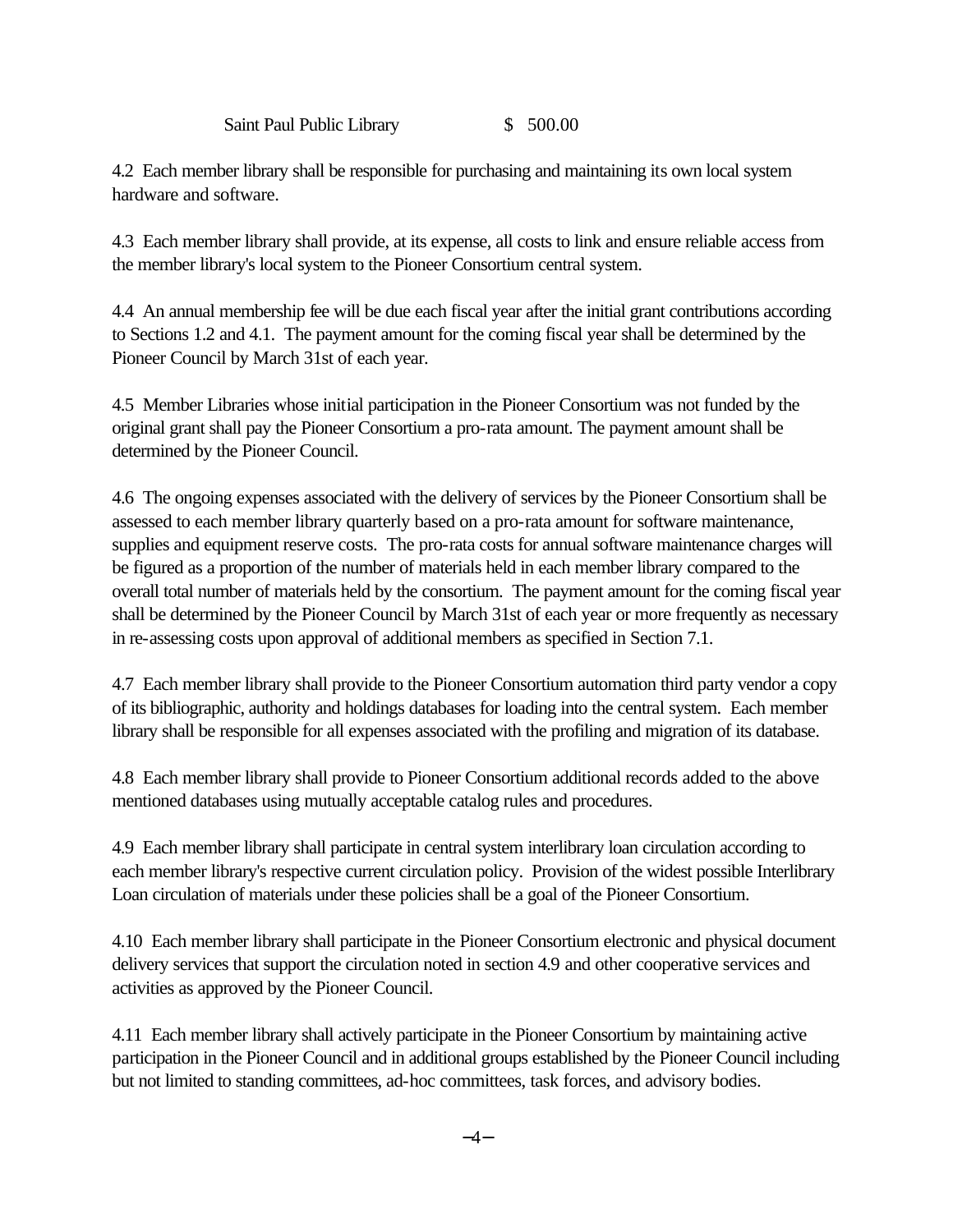4.12 Travel costs and other costs to participate in the Pioneer Consortium are the responsibility of each member library.

4.13 The Pioneer Council may terminate a member library's Pioneer Consortium membership only if the member library materially breaches its duties and such duties remain breached for 180 days after notification by Pioneer Consortium or if to continue participation would violate laws of the State of Nebraska.

4.14 Each member library can, at its discretion, withdraw from the Pioneer Consortium. Such withdrawal will be effective upon 60 days written notice to the Member Libraries of the Pioneer Council.

4.15 Each member library shall be responsible for verifying copyright and/or fair use status and/or obtaining copyright permission prior to its placing or introducing any information, text, graphics or data into the Pioneer Consortium database(s). Member Libraries agree they shall be solely responsible and shall indemnify the other parties to this Agreement and hold them harmless from for any claim, loss, liability or expense due to loading of copyrighted materials in the Pioneer Consortium database(s) by the employees or agents of the member library where such loading or subsequent use, viewing, printing, downloading or recopying is alleged to be infringing.

#### **5.0 DATA RIGHTS AND OBLIGATIONS:**

5.1 Data obtained by the central site from each member library shall hereby be contributed to Pioneer Consortium for use in achievement of Pioneer Consortium's goals, subject to any third-party license restrictions attached to such data.

5.2 If a member library ceases participation in Pioneer Consortium, the data submitted to the central system at that point must be removed from central system within 120 days at that withdrawing member library's expense.

#### **6.0 MISCELLANEOUS:**

6.1 Except as otherwise limited by Nebraska law, to the fullest extent permitted by law, each member library shall mutually indemnify, defend and hold harmless the Member Libraries, their officers, agents, and employees from and against claims, damages, losses and expenses, including but not limited to attorney's fees, arising out of or resulting from performance of this Agreement, that results in any claim for damage whatsoever, including without limitation, any bodily injury, sickness, disease, death, or any injury to or destruction of tangible or intangible property, including any loss of use resulting therefrom that is caused in whole or in part by the intentional or negligent act or omission of the member library, or anyone for whose acts any of them may be liable. The Member Libraries do not waive their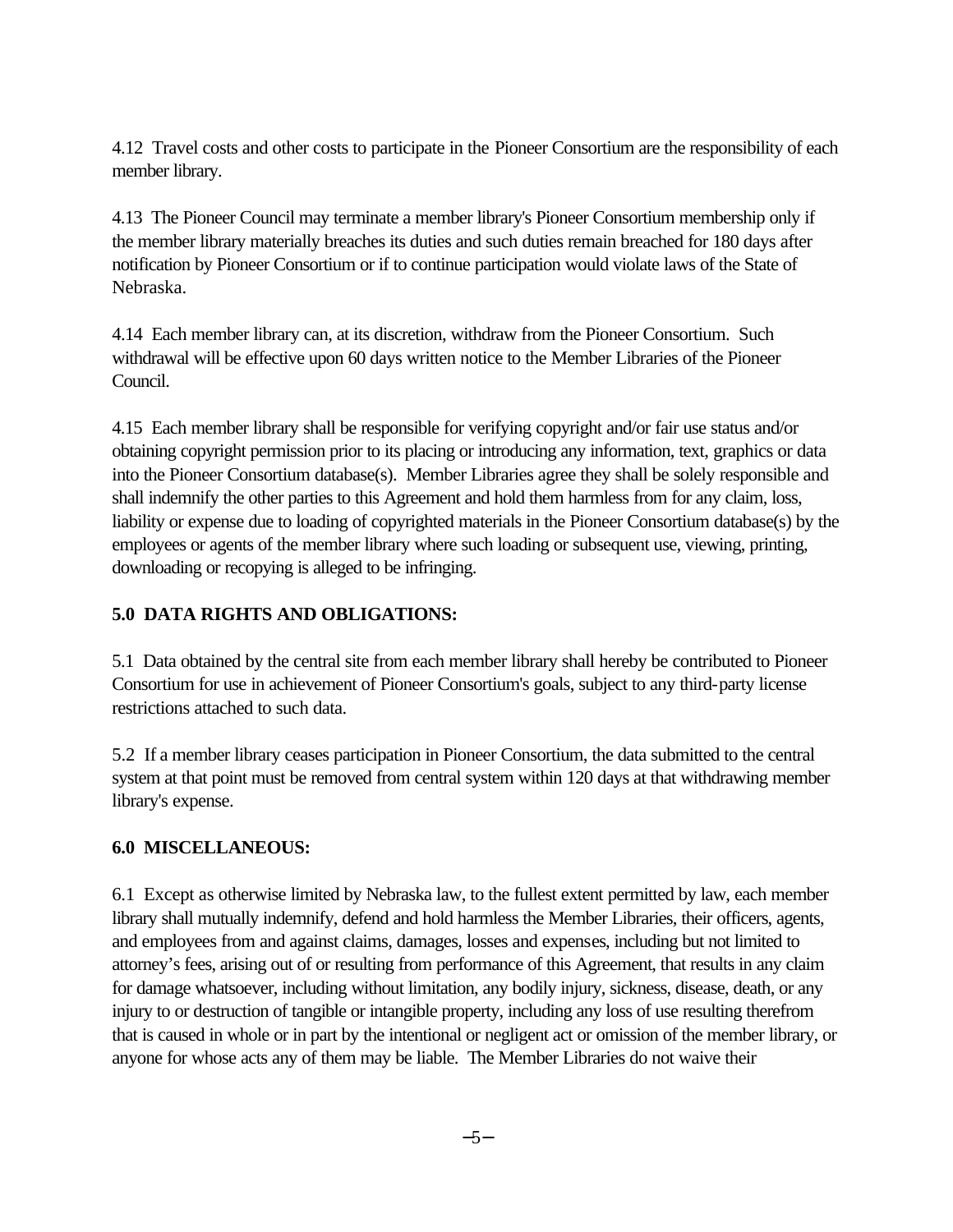governmental immunity by entering into this Agreement and fully retain all immunities and defenses provided by law. This section survives any termination of this Agreement.

6.2 This Agreement constitutes the entire agreement between the parties. There are no understandings, agreements, or representations, oral or written, not specified herein regarding this Agreement. No amendment, consent or waiver of terms of this Agreement shall bind either party, unless in writing and signed by all parties. Any such amendment, consent or waiver shall be effective only in the specific instance and for the specific purpose given. The parties, by the signature below of their authorized representatives, acknowledge having read and understood the Agreement and to be bound by its terms and conditions.

6.3 Each party to this Agreement shall execute duplicate copies of this Agreement and provide one executed copy to the Pioneer Consortium. The parties agree that the separately executed copies of this Agreement which shall constitute the Pioneer Consortium Interlocal Agreement shall be given full force and effect.

#### **7.0 ADDITIONAL MEMBERS:**

7.1 Additional political subdivisions or governmental entities may apply to become members of the Pioneer Consortium by providing the Pioneer Council a letter of application, which shall be considered by the Pioneer Council at its next regular or special meeting following the receipt of the application. Upon receiving the approval of two-thirds (2/3) of the Pioneer Council and the subsequent execution of this Agreement by the applicant member, including any addendum, amendment or modification thereto, the applicant shall become a member of the Pioneer Consortium.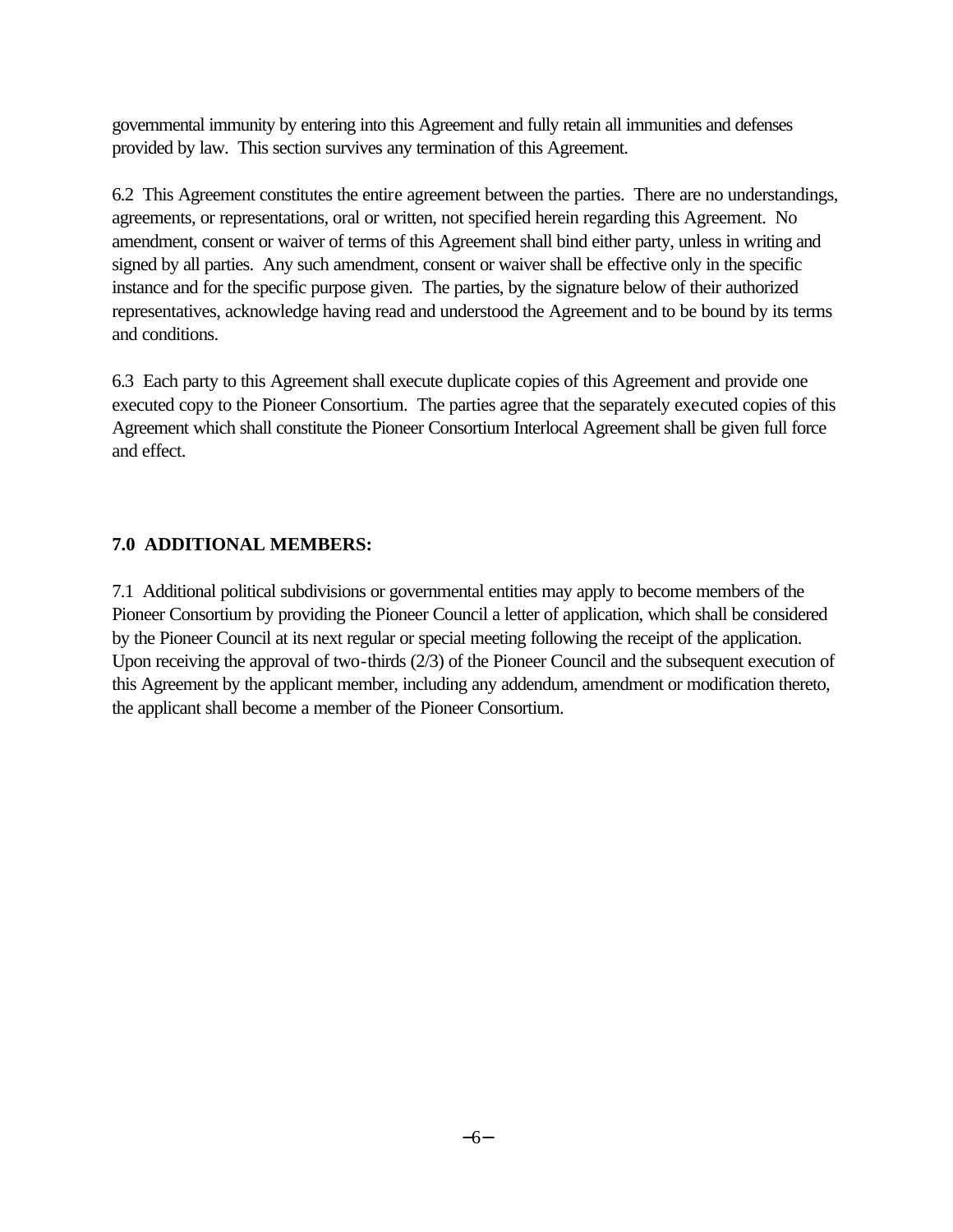#### **PIONEER CONSORTIUM**

#### **INTERLOCAL AGREEMENT**

DATE: \_\_\_\_\_\_\_\_\_\_\_\_\_\_\_\_\_\_\_\_\_\_ THE CITY OF BELLEVUE, NEBRASKA, A Municipal Corporation,

ATTEST: \_\_\_\_\_\_\_\_\_\_\_\_\_\_\_\_\_\_\_\_\_\_\_\_\_\_\_\_\_\_\_\_\_\_\_\_\_\_

Mayor

City Clerk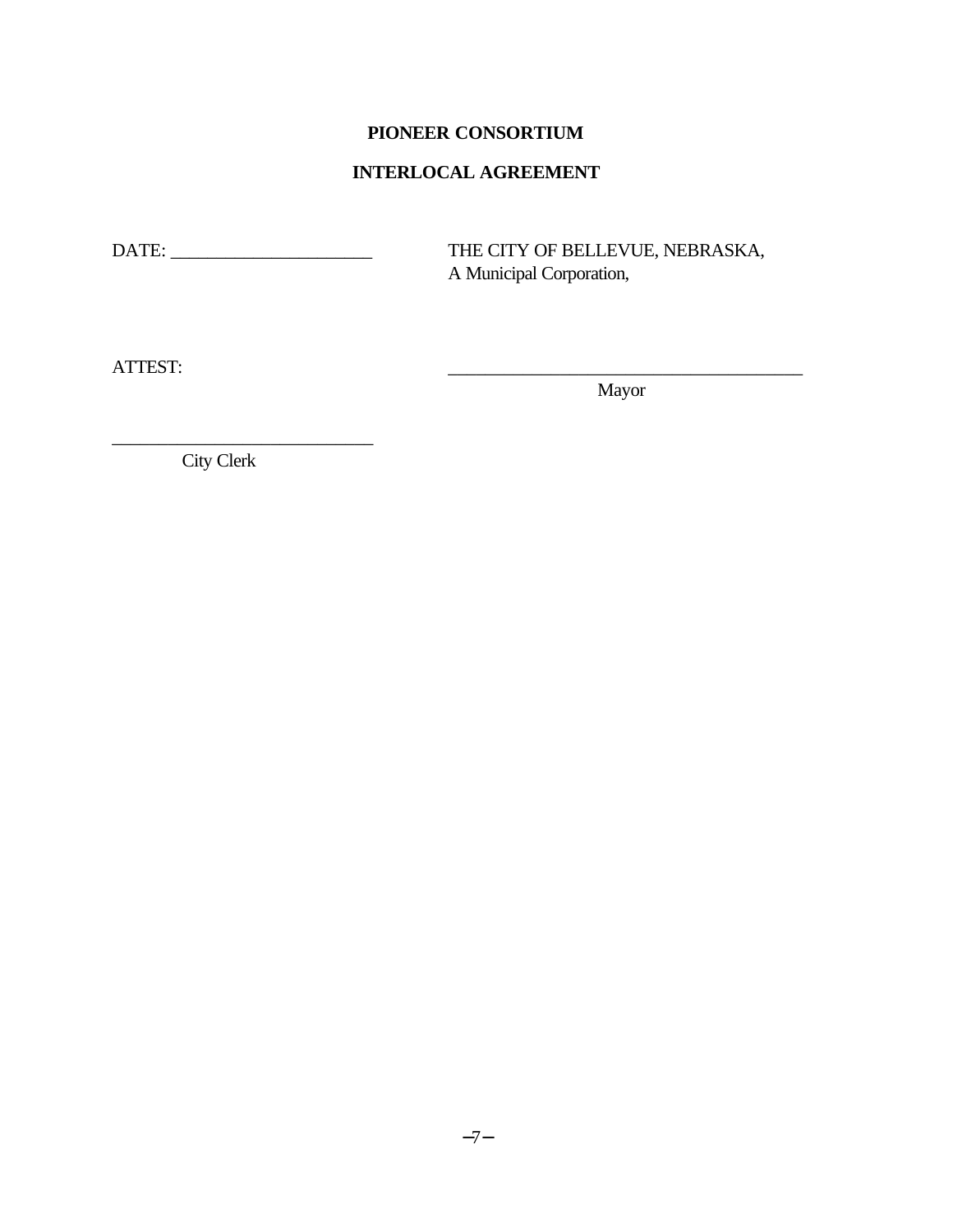Approved as to form: \_\_\_\_\_\_\_\_\_\_\_\_\_\_\_\_\_\_\_\_\_\_\_\_\_\_

Bellevue City Attorney

**PIONEER CONSORTIUM**

#### **INTERLOCAL AGREEMENT**

\_\_\_\_\_\_\_\_\_\_\_\_\_\_\_\_\_\_\_\_\_\_\_\_\_\_\_\_\_\_\_\_ \_\_\_\_\_\_\_\_\_\_\_\_\_\_\_\_\_\_\_\_\_\_\_\_\_\_\_\_\_\_\_\_\_\_\_\_

DATE: \_\_\_\_\_\_\_\_\_\_\_\_\_\_\_\_\_\_\_\_\_\_ THE CITY OF GRAND ISLAND, NEBRASKA, A Municipal Corporation,

Chairman, Library Board Mayor

ATTEST:

City Clerk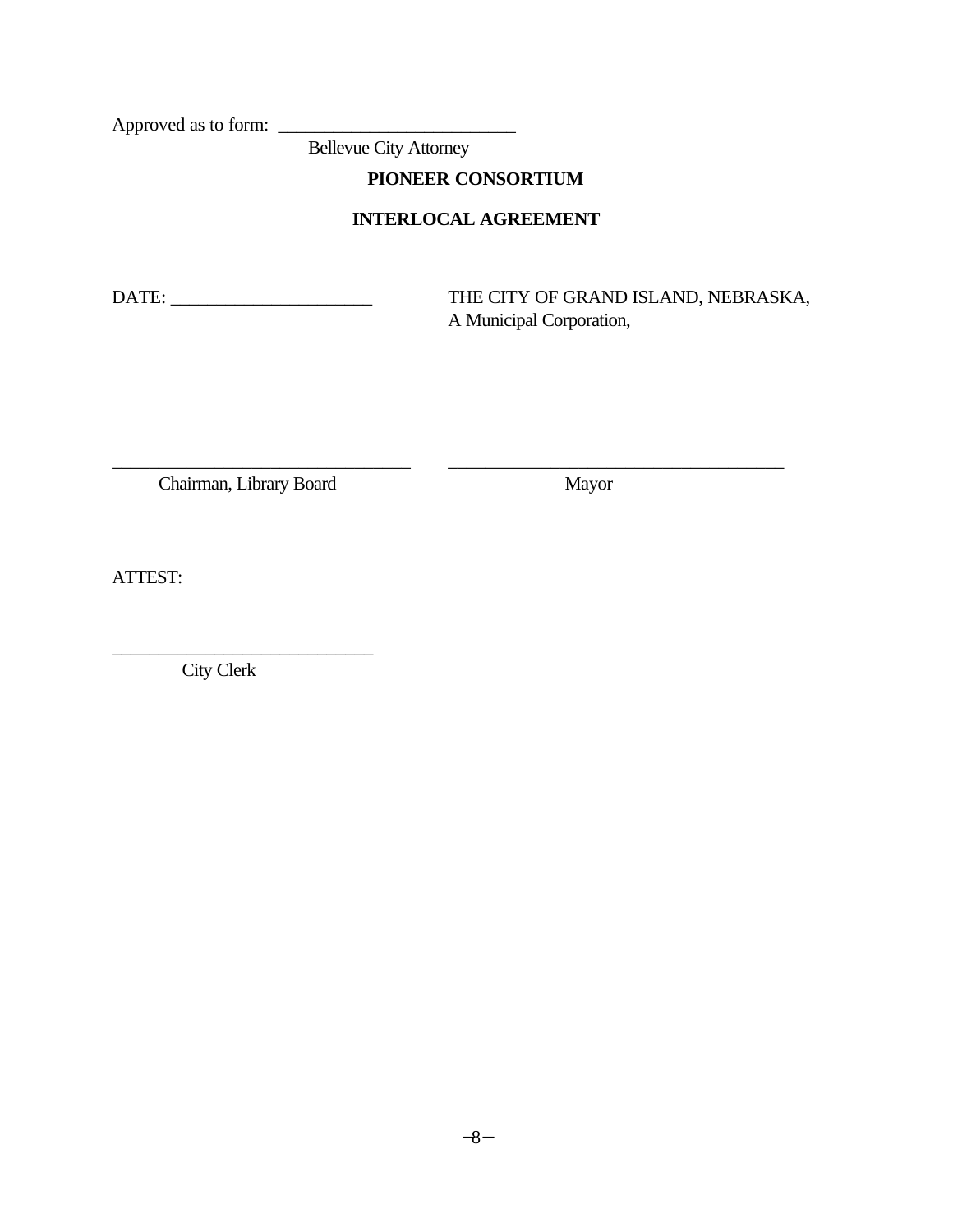Approved as to form: \_\_\_\_\_\_\_\_\_\_\_\_\_\_\_\_\_\_\_\_\_\_\_\_\_\_\_\_

Grand Island City Attorney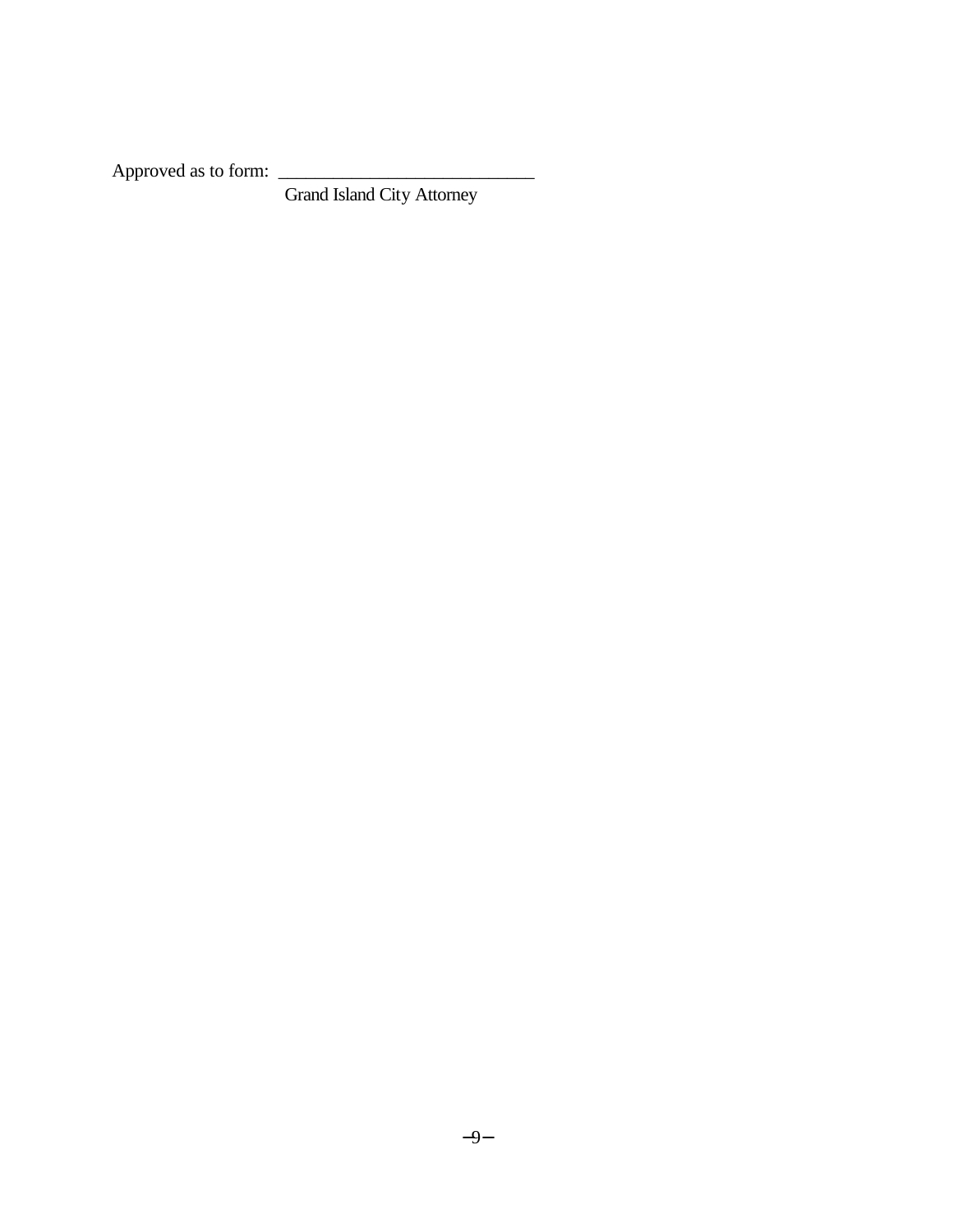## **PIONEER CONSORTIUM INTERLOCAL AGREEMENT**

DATE: \_\_\_\_\_\_\_\_\_\_\_\_\_\_\_\_\_\_\_\_\_\_ THE CITY OF GRETNA, NEBRASKA, A Municipal Corporation,

ATTEST:

Mayor

City Clerk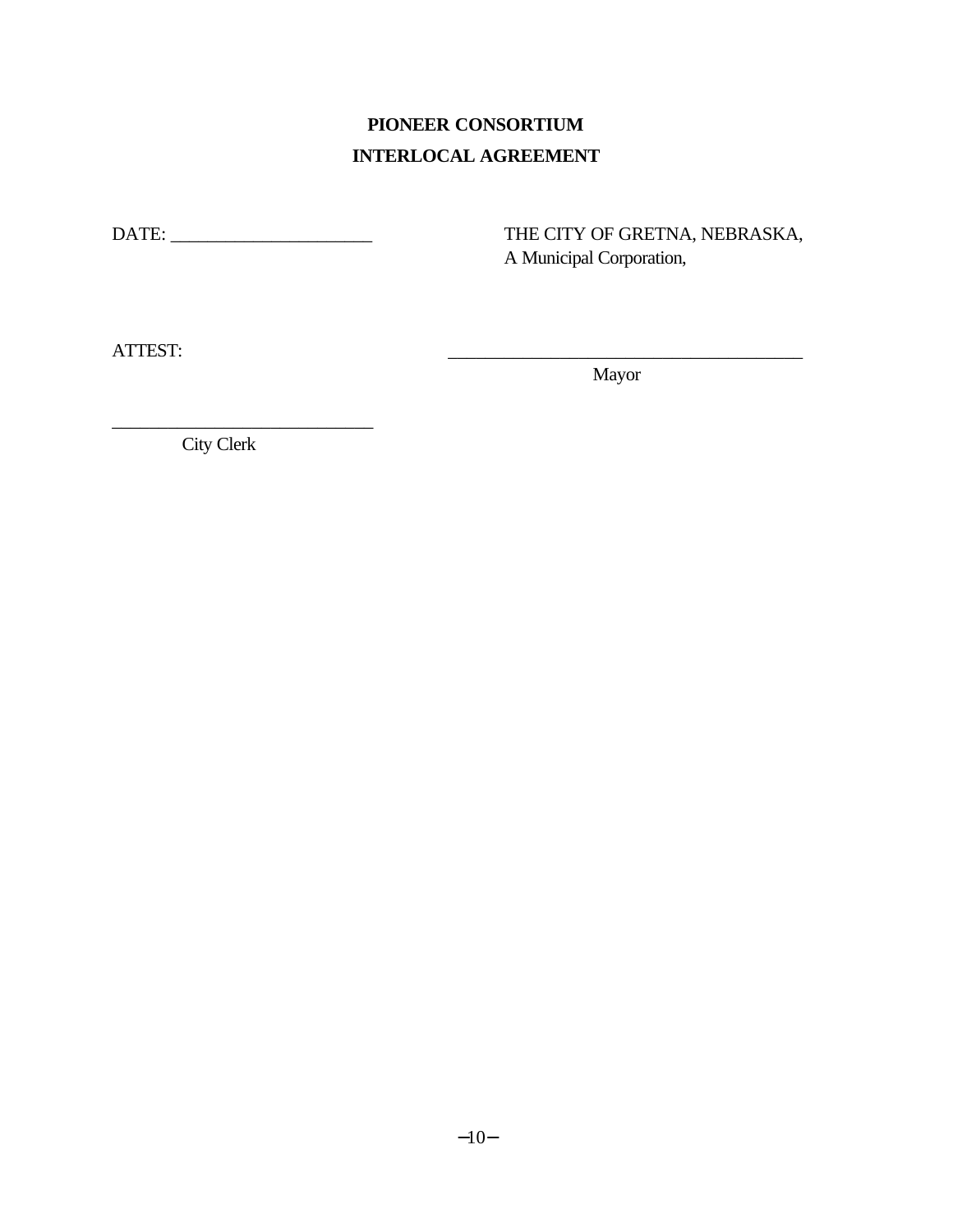Approved as to form: \_\_\_\_\_\_\_\_\_\_\_\_\_\_\_\_\_\_\_\_\_\_\_\_\_\_\_\_

Gretna City Attorney

#### **PIONEER CONSORTIUM**

#### **INTERLOCAL AGREEMENT**

\_\_\_\_\_\_\_\_\_\_\_\_\_\_\_\_\_\_\_\_\_\_\_\_\_\_\_\_\_\_\_\_ \_\_\_\_\_\_\_\_\_\_\_\_\_\_\_\_\_\_\_\_\_\_\_\_\_\_\_\_\_\_\_\_\_\_\_\_

DATE: \_\_\_\_\_\_\_\_\_\_\_\_\_\_\_\_\_\_\_\_\_\_ Holdrege Area Public Library, NEBRASKA

President, Library Board Library Director

ATTEST:

Notary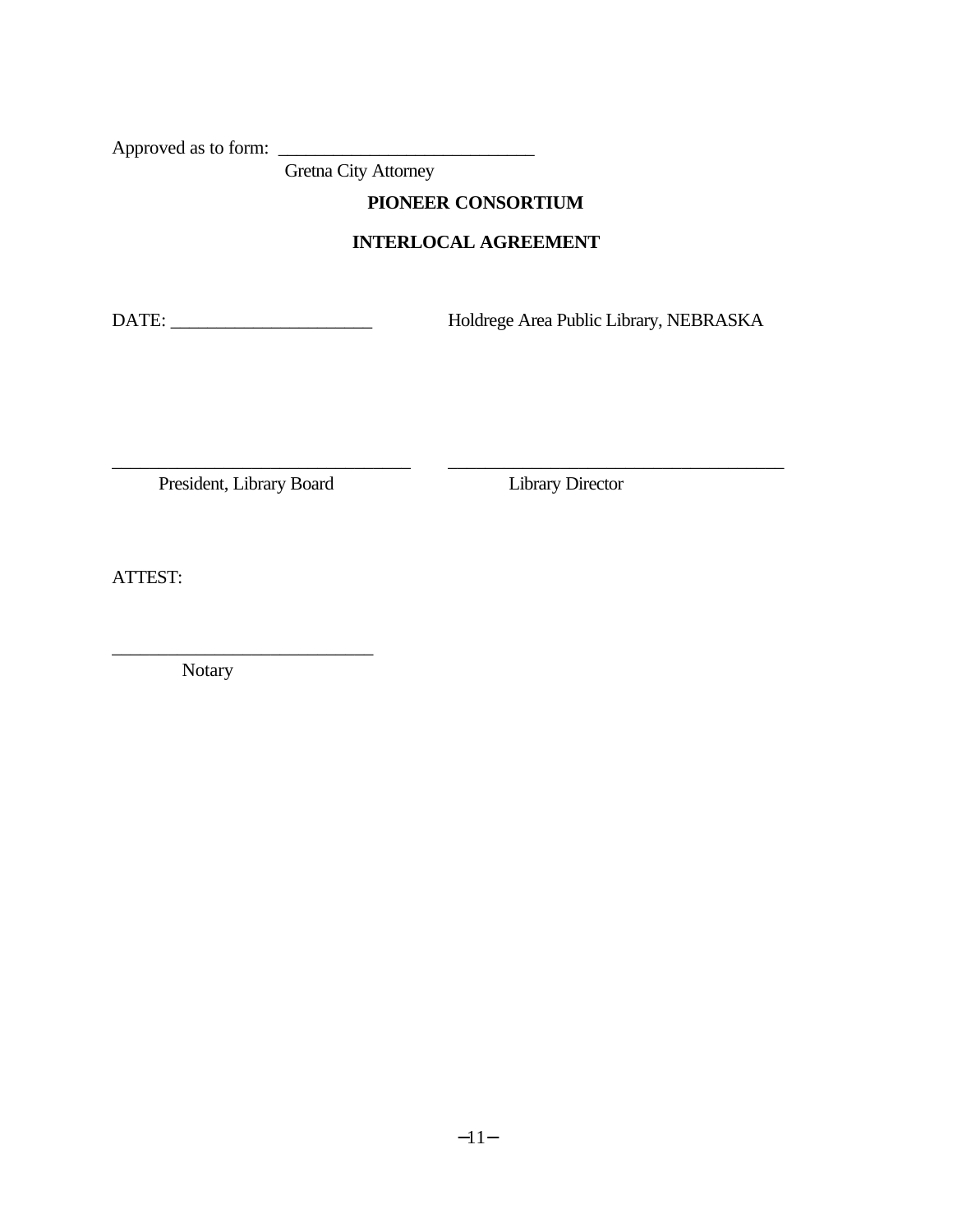Approved as to form: \_\_\_\_\_\_\_\_\_\_\_\_\_\_\_\_\_\_\_\_\_\_\_\_\_\_\_\_

 William A. Tringe, Esq. Board of Library Trustees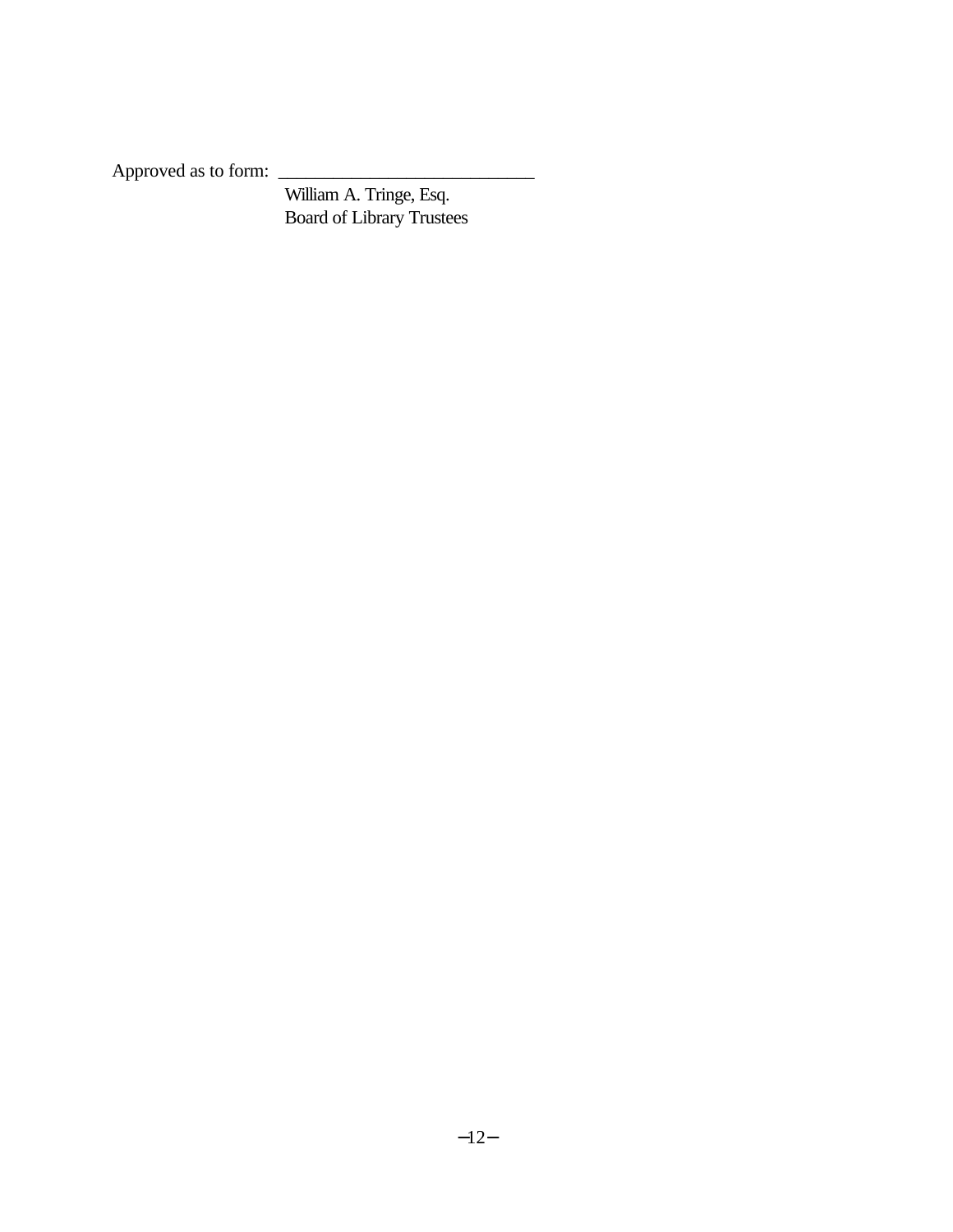#### **PIONEER CONSORTIUM**

#### **INTERLOCAL AGREEMENT**

DATE: \_\_\_\_\_\_\_\_\_\_\_\_\_\_\_\_\_\_\_\_\_\_ THE CITY OF LINCOLN, NEBRASKA, d/b/a LINCOLN CITY LIBRARIES

President, Library Board

\_\_\_\_\_\_\_\_\_\_\_\_\_\_\_\_\_\_\_\_\_\_\_\_\_\_\_\_\_\_\_ \_\_\_\_\_\_\_\_\_\_\_\_\_\_\_\_\_\_\_\_\_\_\_\_\_\_\_\_\_\_\_\_\_\_\_\_

Approved as to form: \_\_\_\_\_\_\_\_\_\_\_\_\_\_\_\_\_\_\_\_\_\_\_\_\_\_\_\_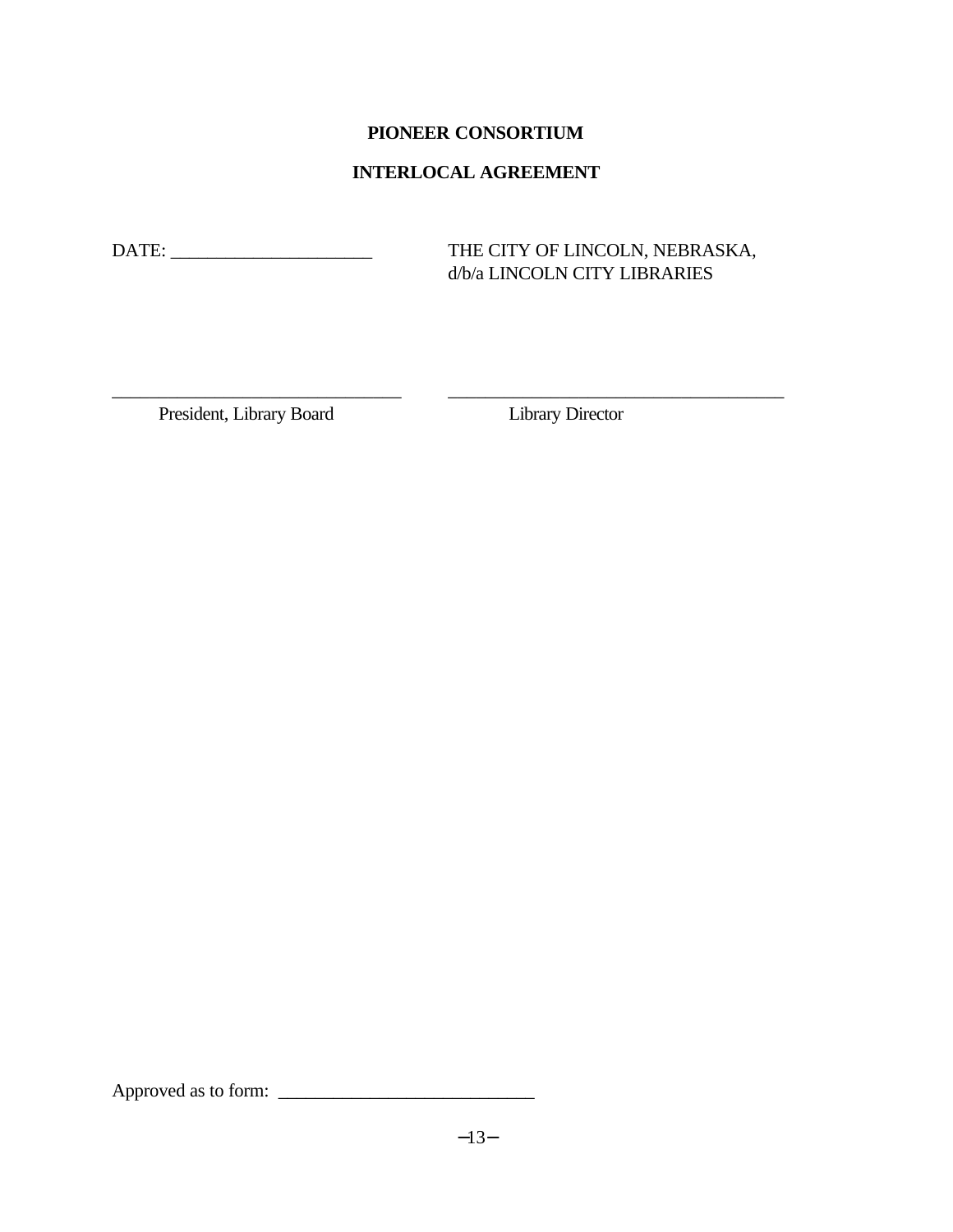Lincoln City Attorney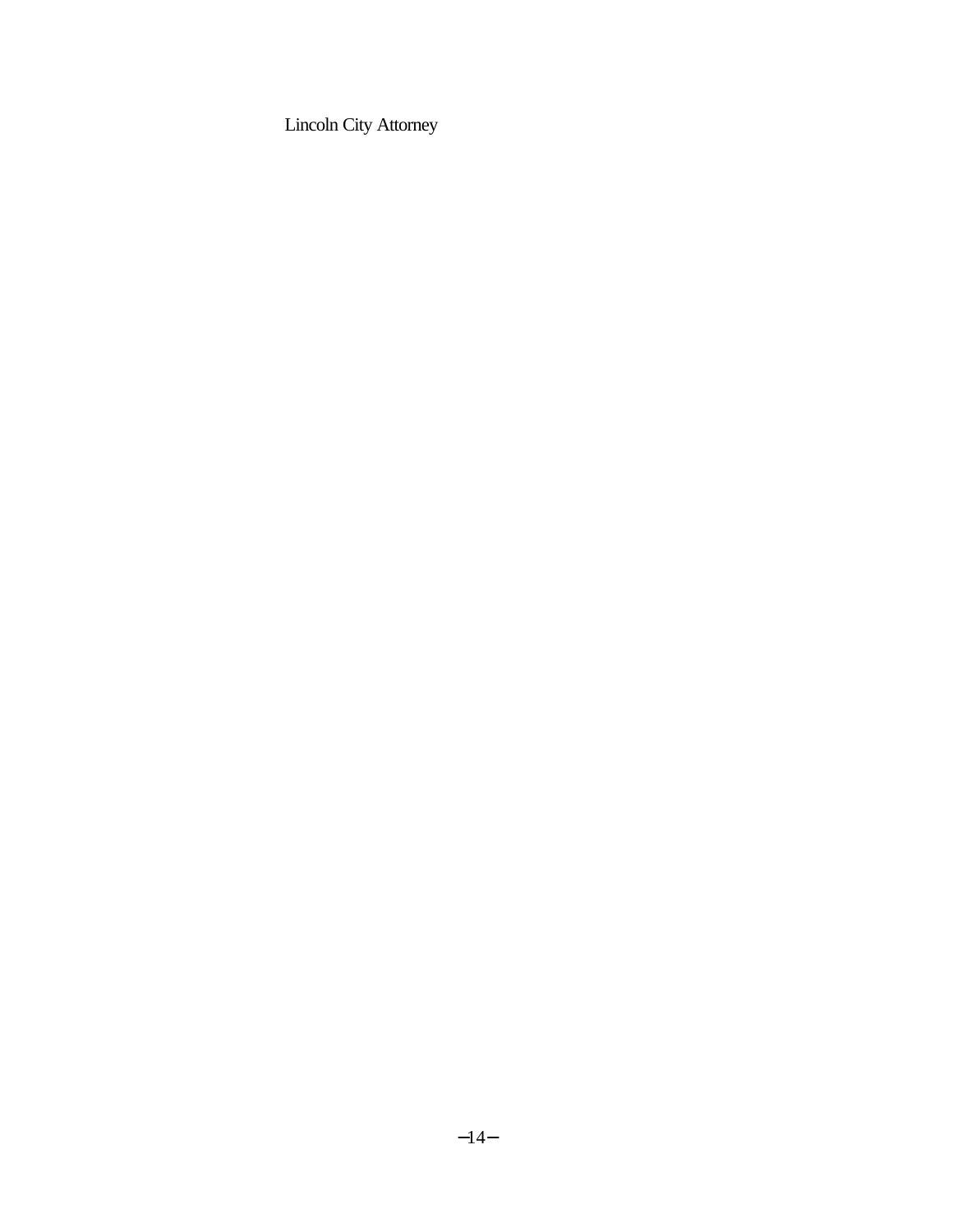#### **PIONEER CONSORTIUM**

#### **INTERLOCAL AGREEMENT**

DATE: \_\_\_\_\_\_\_\_\_\_\_\_\_\_\_\_\_\_\_\_\_\_ THE CITY OF OMAHA, NEBRASKA, A Municipal Corporation,

ATTEST: \_\_\_\_\_\_\_\_\_\_\_\_\_\_\_\_\_\_\_\_\_\_\_\_\_\_\_\_\_\_\_\_\_\_\_\_\_\_

Mayor

City Clerk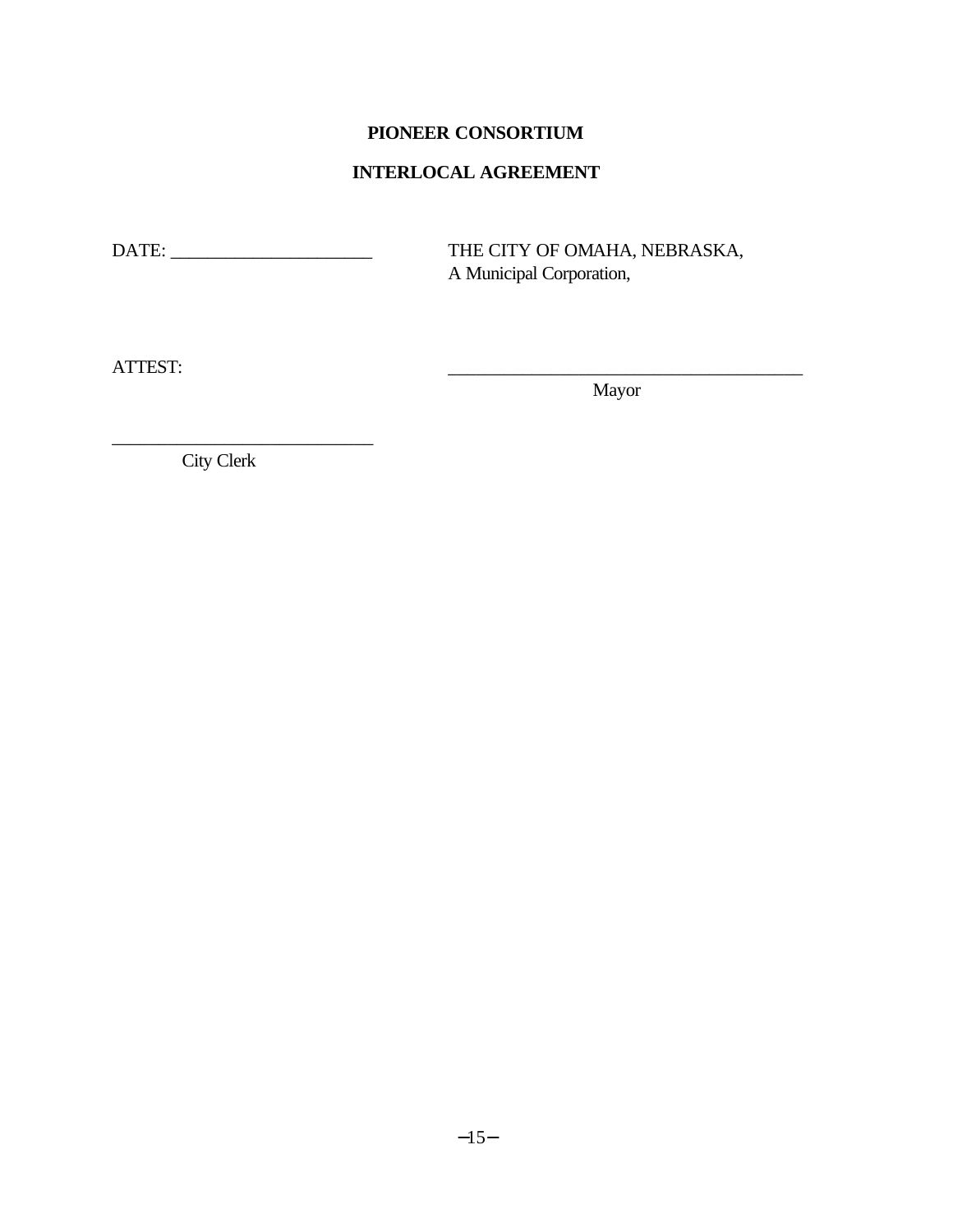Approved as to form:  $\overline{\phantom{a}}$ 

Omaha City Attorney

**PIONEER CONSORTIUM**

#### **INTERLOCAL AGREEMENT**

\_\_\_\_\_\_\_\_\_\_\_\_\_\_\_\_\_\_\_\_\_\_\_\_\_\_\_\_\_\_\_\_ \_\_\_\_\_\_\_\_\_\_\_\_\_\_\_\_\_\_\_\_\_\_\_\_\_\_\_\_\_\_\_\_\_\_\_\_

DATE: \_\_\_\_\_\_\_\_\_\_\_\_\_\_\_\_\_\_\_\_\_\_ THE CITY OF ST. PAUL, NEBRASKA, A Municipal Corporation,

Chairman, Library Board Mayor

Superintendent, School District

City Clerk

\_\_\_\_\_\_\_\_\_\_\_\_\_\_\_\_\_\_\_\_\_\_\_\_\_\_\_\_

\_\_\_\_\_\_\_\_\_\_\_\_\_\_\_\_\_\_\_\_\_\_\_\_\_\_\_\_\_\_\_\_ ATTEST: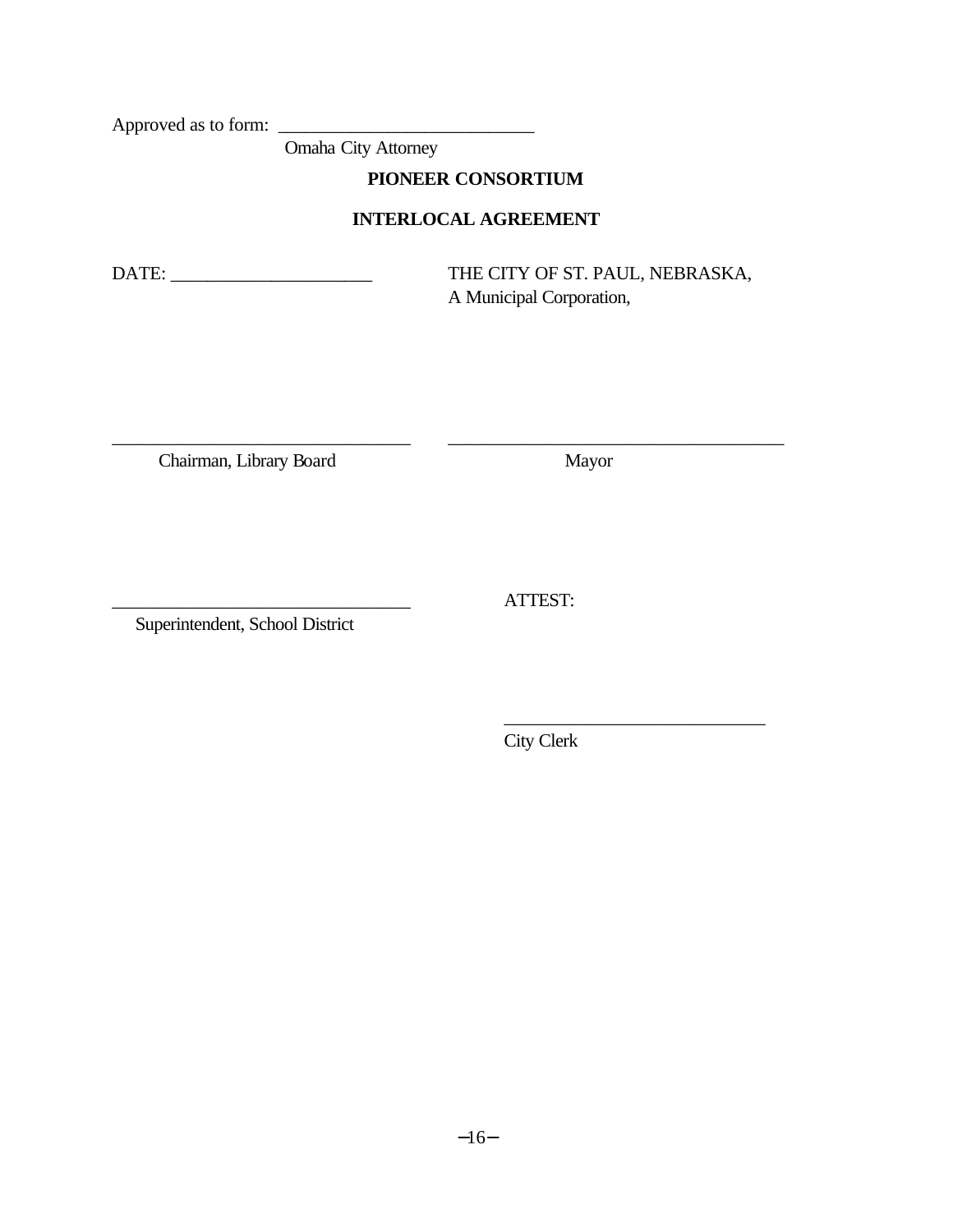Approved as to form: \_\_\_\_\_\_\_\_\_\_\_\_\_\_\_\_\_\_\_\_\_\_\_\_\_\_\_\_

St. Paul City Attorney